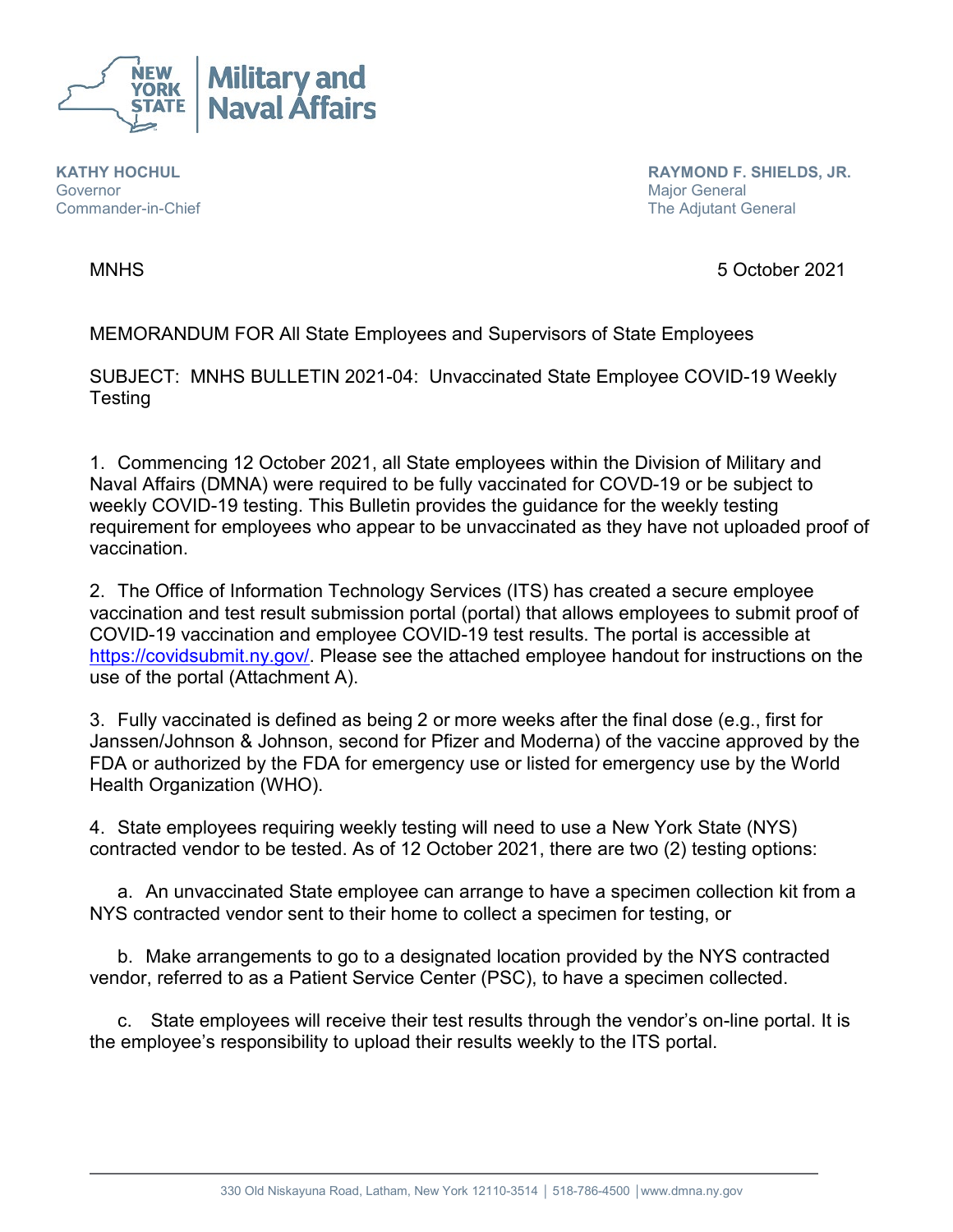5. The weekly testing requirement applies to all unvaccinated State employees of DMNA, including hourly and contract employees. Weekly testing is required until an employee becomes fully vaccinated. For information regarding the steps for fully vaccinated employees please reference "MNHS BULLETIN 2021-03: State Employee COVID-19 Vaccine Proof and Testing, 5 October 2021."

6. To meet the weekly testing requirement, which initiated on 12 October 2021, unvaccinated State employees must immediately arrange for their first test and have until **close of business 19 October 2021**, to submit their first COVID test result. Testing must occur every 7 days thereafter.

7. It is anticipated test results will be issued within 24 hours after the specimen is received by the testing laboratory. If test results are delayed, the unvaccinated State employee is still required to be tested again on the 7th day. Results must be submitted immediately upon receipt.

8. Unvaccinated State employees may only submit test results from a New York State (NYS) contracted vendor listed in Table 1 at the end of this Bulletin. Test results from any other test location will be rejected (not accepted) by DMNA State Human Resources (MNHS).

9. NYS contracted testing vendors are only to be used for the purposes of the weekly testing requirement. Other uses of the testing contract are strictly prohibited, and costs associated with unauthorized use will be the responsibility of the individual who authorized the improper use.

10. Unvaccinated State employees may not be compensated for time spent registering for testing appointments, taking a PSC test, sending in the completed at home test or uploading test results to the ITS portal. Minimal time is expected to be spent on these activities.

11. Whenever possible, unvaccinated employees are encouraged to utilize the at-home test option. However, unvaccinated State employees may choose to change vendors or test options as necessary to fulfill the weekly testing requirement.

12. Current policy guidance states: "While it is preferable that at-home tests be taken athome, an agency shall permit employees to take the test during their workday, where practicable, so long as the employee can properly transmit the completed test in accordance with the testing vendor procedures." Any supervisor allowing employees to use the "at-home" test at work, must ensure it is taken in safe and social distanced environment that is sanitized following the test completion. State Employees wishing to complete the "at-home" testing at work must discuss this with their supervisor before commencing the testing.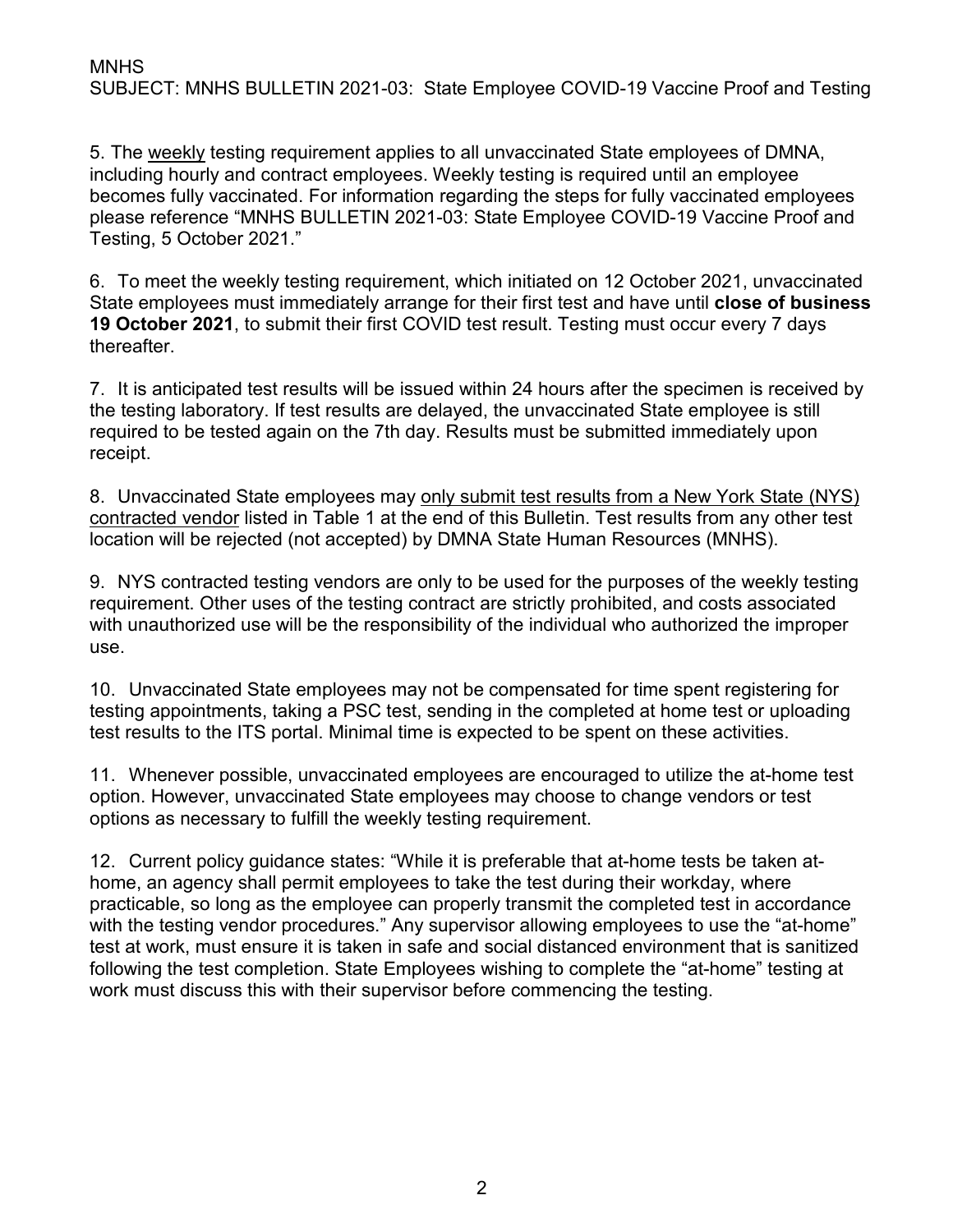13. The current NYS contracted vendor uses a nasal specimen swab that is inserted into the nasal cavity; these are NOT nasopharyngeal specimens which require insertion of the swab deep into the sinuses. As additional NYS contracted vendors are added, additional testing services may use other specimen collection options.

14. To begin the process, an unvaccinated State employee will need to choose their testing option (at-home collection or collection at a PSC), a NYS contracted vendor that offers the service (as listed in the Attachment B, Table 2) and then use the vendor's on-line portal to register for testing. Once registered, the employee can order the testing as needed.

15. It is the State employee's responsibility to submit proof of testing in a timely manner every week and upload COVID-19 test results at [https://covidsubmit.ny.gov.](https://covidsubmit.ny.gov/)

16. The requirement for weekly testing continues indefinitely unless the employee becomes fully vaccinated. State employees with a medical or religious exemption from the COVID-19 vaccine must receive weekly testing. Employees on extended leave (1 week or more) will be excused from weekly testing during the period of absence. State Human Resources must be notified of the extended absence to record the requirement is temporarily excused.

17. A symptomatic (sick) unvaccinated State employee must use the at-home collection option to have a specimen collected for testing. Symptomatic (sick) employees may not report to an in-person PSC testing location. For additional information on COVID-19 symptoms, go to [https://coronavirus.health.ny.gov/protect-yourself-and-your-family-coronavirus-](https://coronavirus.health.ny.gov/protect-yourself-and-your-family-coronavirus-covid-19) [covid-19.](https://coronavirus.health.ny.gov/protect-yourself-and-your-family-coronavirus-covid-19)

18. All weekly test results must either be "positive/detected" or "negative/undetected". If an unvaccinated State employee receives a result other than positive/detected or negative/undetected (e.g., an indeterminate result), the employee must be retested immediately by the same vendor.

19. All State employees (vaccinated and unvaccinated employees) should report to work unless:

a. They have tested POSITIVE for COVID-19\*;

b. They are sick, especially with known COVID-like symptoms (see link above)\*;

c. They have been placed in Quarantine by a Department of Health (DOH)\*;

d. They have known close contact with a COVID-19 positive individual and the State employee is not vaccinated\*; or

e. MNHS has placed the individual in precautionary quarantine.

f. \*MNHS (specifically, Laurie Romer, Elizabeth Cummings and Marilyn Hartley), are to be notified immediately.